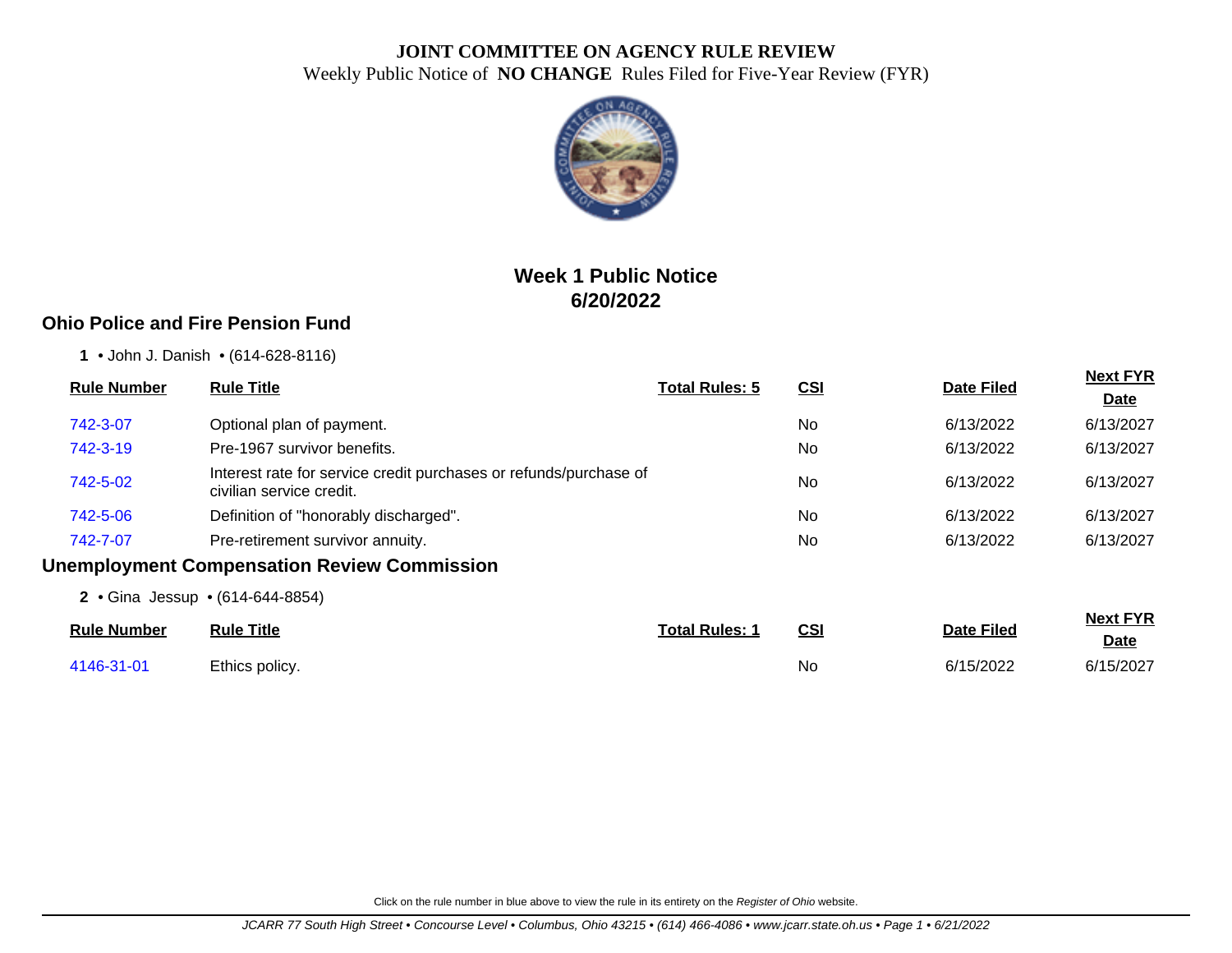# **Week 2 Public Notice 6/20/2022**

## **Bureau of Workers' Compensation**

|  |  |  | 3 • Aniko Nagy • (614-466-3293) |  |
|--|--|--|---------------------------------|--|
|--|--|--|---------------------------------|--|

| <b>Rule Number</b>                 | <b>Rule Title</b>                                                                     | <b>Total Rules: 1</b> | <b>CSI</b> | <b>Date Filed</b> | <b>Next FYR</b><br>Date        |
|------------------------------------|---------------------------------------------------------------------------------------|-----------------------|------------|-------------------|--------------------------------|
| 4123-16-13                         | Disciplinary measures.                                                                |                       | No         | 6/9/2022          | 5/1/2027                       |
| <b>Department of Commerce</b>      |                                                                                       |                       |            |                   |                                |
|                                    | 4 Division of State Fire Marshal . David Sauer . (614-752-7096)                       |                       |            |                   |                                |
| <b>Rule Number</b>                 | <b>Rule Title</b>                                                                     | <b>Total Rules: 8</b> | <b>CSI</b> | <b>Date Filed</b> | <b>Next FYR</b><br>Date        |
| 1301:7-9-03                        | Reporting requirements for hazardous substances and list of<br>hazardous substances.  |                       | Yes        | 6/7/2022          | 6/4/2027                       |
| 1301:7-9-04                        | Registration of UST systems.                                                          |                       | Yes        | 6/7/2022          | 6/4/2027                       |
| 1301:7-9-10                        | Permits for UST systems.                                                              |                       | Yes        | 6/7/2022          | 6/4/2027                       |
| 1301:7-9-11                        | Underground storage tank installer certification and training.                        |                       | Yes        | 6/7/2022          | 6/4/2027                       |
| 1301:7-9-17                        | Sampling and analysis of excavated soil for the purpose of<br>treatment and disposal. |                       | Yes        | 6/7/2022          | 6/4/2027                       |
| 1301:7-9-18                        | Delivery prohibition for USTs.                                                        |                       | Yes        | 6/7/2022          | 6/4/2027                       |
| 1301:7-9-19                        | Underground storage tank operator training.                                           |                       | Yes        | 6/7/2022          | 6/4/2027                       |
| 1301:7-9-20                        | Underground storage tank revolving loan fund.                                         |                       | Yes        | 6/7/2022          | 6/4/2027                       |
| <b>Department of Public Safety</b> |                                                                                       |                       |            |                   |                                |
|                                    | 5 • Joseph Kirk • (614-466-5605)                                                      |                       |            |                   |                                |
| <b>Rule Number</b>                 | <b>Rule Title</b>                                                                     | <b>Total Rules: 6</b> | <b>CSI</b> | <b>Date Filed</b> | <b>Next FYR</b><br><b>Date</b> |
| 4501-8-14                          | Safe operation of vehicles.                                                           |                       | Yes        | 6/7/2022          | 6/1/2027                       |
| 4501-8-15                          | Use of driver examination test routes.                                                |                       | Yes        | 6/7/2022          | 6/1/2027                       |
| 4501-8-16                          | Advertising and soliciting business.                                                  |                       | Yes        | 6/7/2022          | 6/1/2027                       |
| 4501-8-17                          | Prohibition of guarantees.                                                            |                       | Yes        | 6/7/2022          | 6/1/2027                       |
| 4501-8-19                          | Administrative actions by the department.                                             |                       | Yes        | 6/7/2022          | 6/1/2027                       |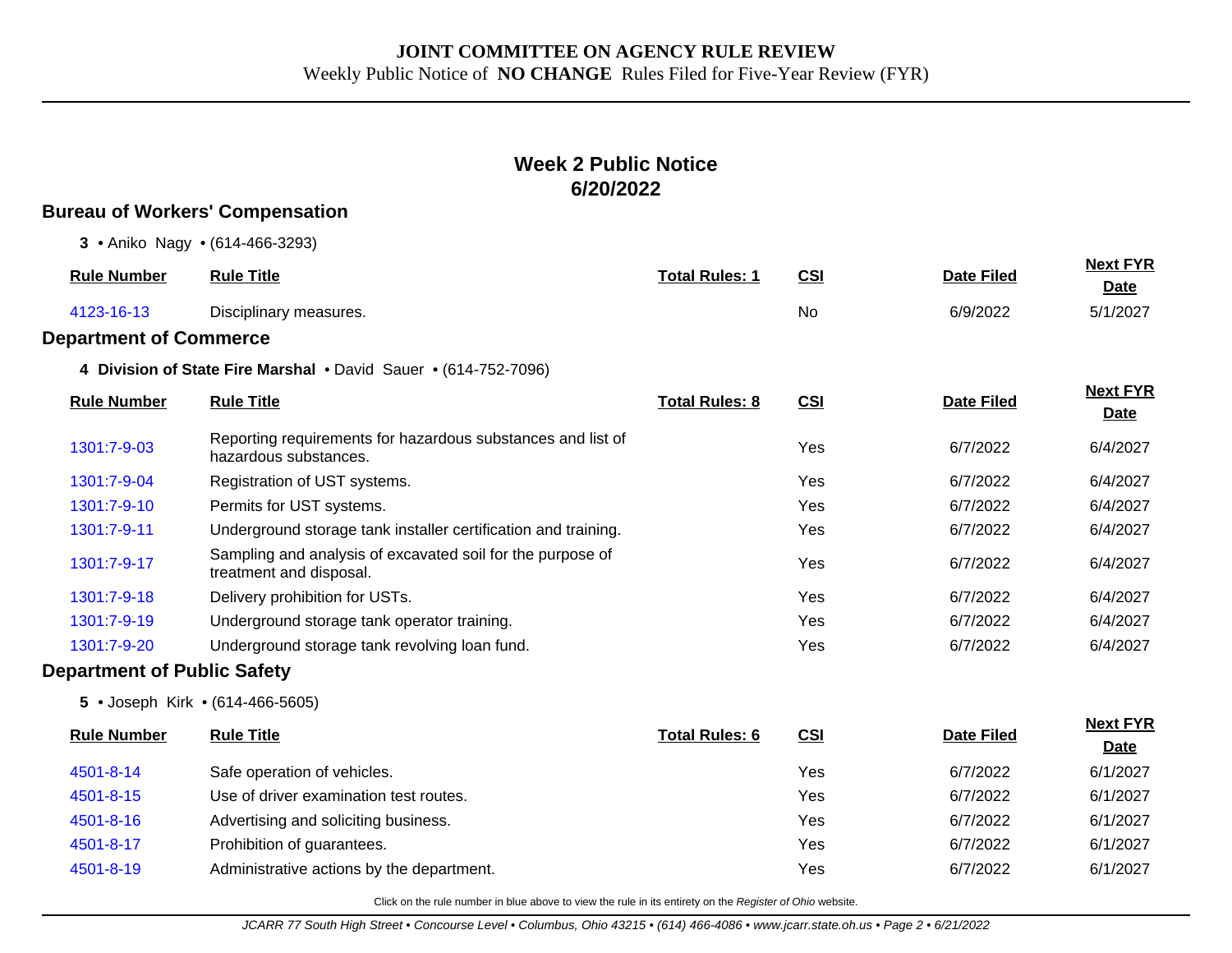| 4501-8-20          | Process for armed forces applications.                              |                       | Yes        | 6/7/2022          | 6/1/2027                       |
|--------------------|---------------------------------------------------------------------|-----------------------|------------|-------------------|--------------------------------|
|                    | State Board of Emergency Medical, Fire, and Transportation Services |                       |            |                   |                                |
|                    | 6 • Joseph Kirk • (614-466-5605)                                    |                       |            |                   |                                |
| <b>Rule Number</b> | <b>Rule Title</b>                                                   | <b>Total Rules: 9</b> | CSI        | <b>Date Filed</b> | <b>Next FYR</b><br><b>Date</b> |
| 4765-4-01          | Definitions.                                                        |                       | Yes        | 6/7/2022          | 6/1/2027                       |
| 4765-4-02          | Purpose.                                                            |                       | Yes        | 6/7/2022          | 6/1/2027                       |
| 4765-4-03          | Required reporting.                                                 |                       | Yes        | 6/7/2022          | 6/1/2027                       |
| 4765-4-04          | Risk adjustment.                                                    |                       | Yes        | 6/7/2022          | 6/1/2027                       |
| 4765-4-05          | Protected information.                                              |                       | Yes        | 6/7/2022          | 6/1/2027                       |
| 4765-4-06          | Submission of data.                                                 |                       | Yes        | 6/7/2022          | 6/1/2027                       |
| 4765-4-07          | Reporting deadlines.                                                |                       | Yes        | 6/7/2022          | 6/1/2027                       |
| 4765-4-08          | Failure to report.                                                  |                       | Yes        | 6/7/2022          | 6/1/2027                       |
| 4765-4-09          | Regional reporting.                                                 |                       | Yes        | 6/7/2022          | 6/1/2027                       |
|                    | 7 • Joseph Kirk • (614-466-5605)                                    |                       |            |                   |                                |
| <b>Rule Number</b> | <b>Rule Title</b>                                                   | <b>Total Rules: 4</b> | CSI        | <b>Date Filed</b> | <b>Next FYR</b><br><b>Date</b> |
| 4765-14-03         | Enforcement of state or regional trauma triage protocols.           |                       | Yes        | 6/7/2022          | 6/1/2027                       |
| 4765-14-04         | Education of state and regional trauma triage protocols.            |                       | <b>Yes</b> | 6/7/2022          | 6/1/2027                       |
| 4765-14-05         | Exceptions to mandatory transport.                                  |                       | Yes        | 6/7/2022          | 6/1/2027                       |
| 4765-14-06         | Amendments affecting regional protocols.                            |                       | Yes        | 6/7/2022          | 6/1/2027                       |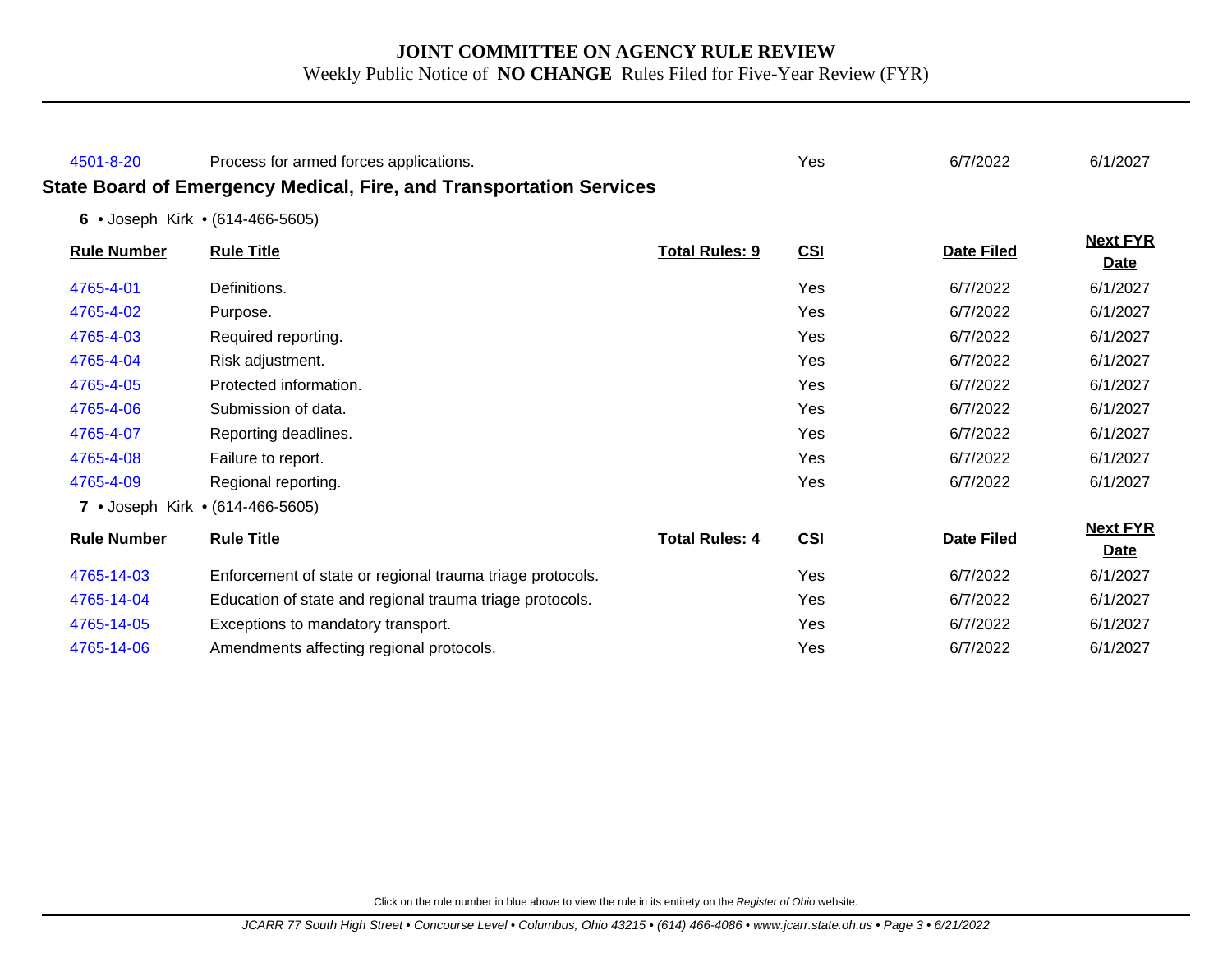## **Week 3 Public Notice 6/20/2022**

#### **Department of Health**

**8 Radiation Control** • Alicyn Carrel • (614-752-8451)

| <b>Rule Number</b>                  | <b>Rule Title</b>                                                                                                          | <b>Total Rules: 16</b> | <b>CSI</b> | <b>Date Filed</b> | <b>Next FYR</b><br><b>Date</b> |
|-------------------------------------|----------------------------------------------------------------------------------------------------------------------------|------------------------|------------|-------------------|--------------------------------|
| 3701:1-56-01                        | Purpose and scope.                                                                                                         |                        | Yes        | 5/31/2022         | 5/23/2027                      |
| 3701:1-56-02                        | General license for calibration or reference sources.                                                                      |                        | Yes        | 5/31/2022         | 5/23/2027                      |
| 3701:1-56-03                        | General license to own special nuclear material.                                                                           |                        | Yes        | 5/31/2022         | 5/23/2027                      |
| 3701:1-56-05                        | Inalienability of licenses.                                                                                                |                        | Yes        | 5/31/2022         | 5/23/2027                      |
| 3701:1-56-06                        | Specific licenses for the manufacture or initial transfer of<br>calibration or reference sources.                          |                        | Yes        | 5/31/2022         | 5/23/2027                      |
| 3701:1-56-07                        | Authorized use of special nuclear material.                                                                                |                        | Yes        | 5/31/2022         | 5/23/2027                      |
| 3701:1-56-08                        | Transfer of special nuclear material.                                                                                      |                        | Yes        | 5/31/2022         | 5/23/2027                      |
| 3701:1-56-09                        | Reporting requirements.                                                                                                    |                        | Yes        | 5/31/2022         | 5/23/2027                      |
| 3701:1-56-11                        | License requirements.                                                                                                      |                        | Yes        | 5/31/2022         | 5/23/2027                      |
| 3701:1-56-12                        | Communications.                                                                                                            |                        | Yes        | 5/31/2022         | 5/23/2027                      |
| 3701:1-56-13                        | Completeness and accuracy of information.                                                                                  |                        | Yes        | 5/31/2022         | 5/23/2027                      |
| 3701:1-56-15                        | Carriers.                                                                                                                  |                        | Yes        | 5/31/2022         | 5/23/2027                      |
| 3701:1-56-16                        | Specific exemptions.                                                                                                       |                        | Yes        | 5/31/2022         | 5/23/2027                      |
| 3701:1-56-18                        | Requirements for the approval of applications.                                                                             |                        | Yes        | 5/31/2022         | 5/23/2027                      |
| 3701:1-56-19                        | Financial assurance and recordkeeping for decommissioning.                                                                 |                        | Yes        | 5/31/2022         | 5/23/2027                      |
| 3701:1-56-20                        | Issuance of licenses.                                                                                                      |                        | Yes        | 5/31/2022         | 5/23/2027                      |
| <b>Department of Transportation</b> |                                                                                                                            |                        |            |                   |                                |
|                                     | 9 Division of Highways . Brianne Brown . (614-466-7440)                                                                    |                        |            |                   |                                |
| <b>Rule Number</b>                  | <b>Rule Title</b>                                                                                                          | <b>Total Rules: 1</b>  | <b>CSI</b> | <b>Date Filed</b> | Withdrawn<br><b>Date</b>       |
| 5501:2-12-03                        | Implementation of veteran-friendly business enterprise bid<br>preference on the construction of transportation facilities. | <b>WITHDRAWN</b>       | <b>No</b>  | 6/1/2022          | 6/6/2022                       |

**Ohio Ethics Commission**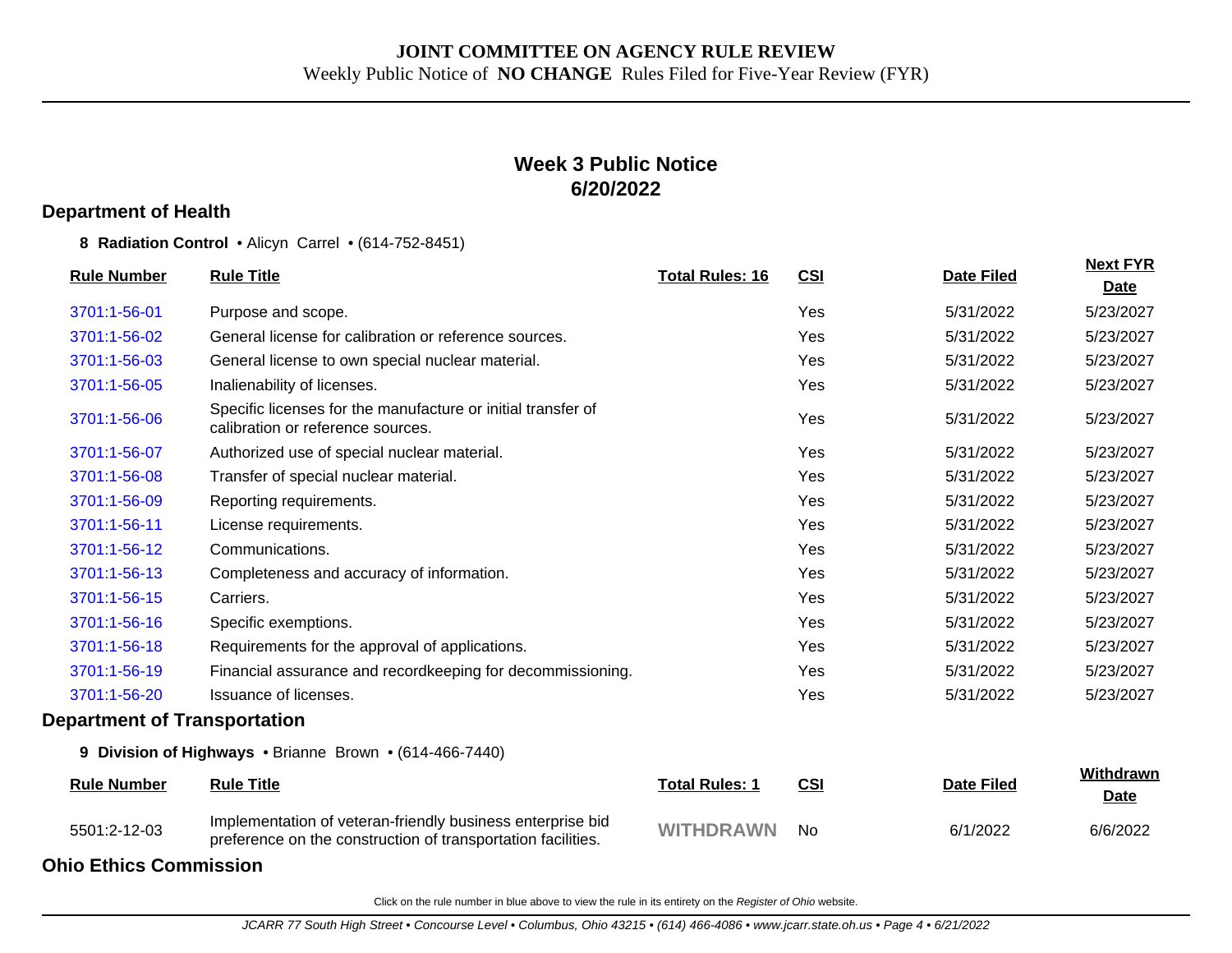#### **10** • James E. Hood • (614-314-0211)

| <b>Rule Number</b> | <b>Rule Title</b>                                   | <b>Total Rules: 13</b> | CSI        | <b>Date Filed</b> | <b>Next FYR</b>                |
|--------------------|-----------------------------------------------------|------------------------|------------|-------------------|--------------------------------|
|                    |                                                     |                        |            |                   | <b>Date</b>                    |
| $102 - 1 - 05$     | Commission meetings; notice of meetings.            |                        | No         | 6/1/2022          | 6/1/2027                       |
| $102 - 1 - 06$     | Officers and committees.                            |                        | No         | 6/1/2022          | 6/1/2027                       |
| 102-7-01           | Confidentiality.                                    |                        | No         | 6/1/2022          | 6/1/2027                       |
| $102 - 7 - 02$     | Investigation processes.                            |                        | No         | 6/1/2022          | 6/1/2027                       |
| 102-7-04           | Charges.                                            |                        | No         | 6/1/2022          | 6/1/2027                       |
| 102-9-01           | General hearing procedures.                         |                        | No         | 6/1/2022          | 6/1/2027                       |
| 102-9-02           | Counsel.                                            |                        | No         | 6/1/2022          | 6/1/2027                       |
| 102-9-03           | Discovery and depositions.                          |                        | No         | 6/1/2022          | 6/1/2027                       |
| 102-9-04           | Motions.                                            |                        | No         | 6/1/2022          | 6/1/2027                       |
| 102-9-05           | Continuances.                                       |                        | No         | 6/1/2022          | 6/1/2027                       |
| 102-9-06           | Briefs.                                             |                        | No         | 6/1/2022          | 6/1/2027                       |
| 102-9-07           | Subpoenas.                                          |                        | <b>No</b>  | 6/1/2022          | 6/1/2027                       |
| 102-9-08           | Evidence.                                           |                        | No         | 6/1/2022          | 6/1/2027                       |
|                    | <b>Public Utilities Commission of Ohio</b>          |                        |            |                   |                                |
|                    | 11 Motor Carriers • Angela Hawkins • (614-466-0122) |                        |            |                   |                                |
| <b>Rule Number</b> | <b>Rule Title</b>                                   | <b>Total Rules: 6</b>  | <b>CSI</b> | <b>Date Filed</b> | <b>Next FYR</b><br><b>Date</b> |
| 4901:2-22-02       | Purpose and scope.                                  |                        | Yes        | 6/3/2022          | 6/3/2027                       |
| 4901:2-22-03       | Safety standards.                                   |                        | Yes        | 6/3/2022          | 6/3/2027                       |
| 4901:2-22-04       | Out-of-service criteria.                            |                        | Yes        | 6/3/2022          | 6/3/2027                       |
| 4901:2-22-05       | Adoption of regulations by counties and townships.  |                        | Yes        | 6/3/2022          | 6/3/2027                       |
| 4901:2-22-06       | After-hours retrieval fee.                          |                        | Yes        | 6/3/2022          | 6/3/2027                       |
| 4901:2-22-07       | Advertising.                                        |                        | Yes        | 6/3/2022          | 6/3/2027                       |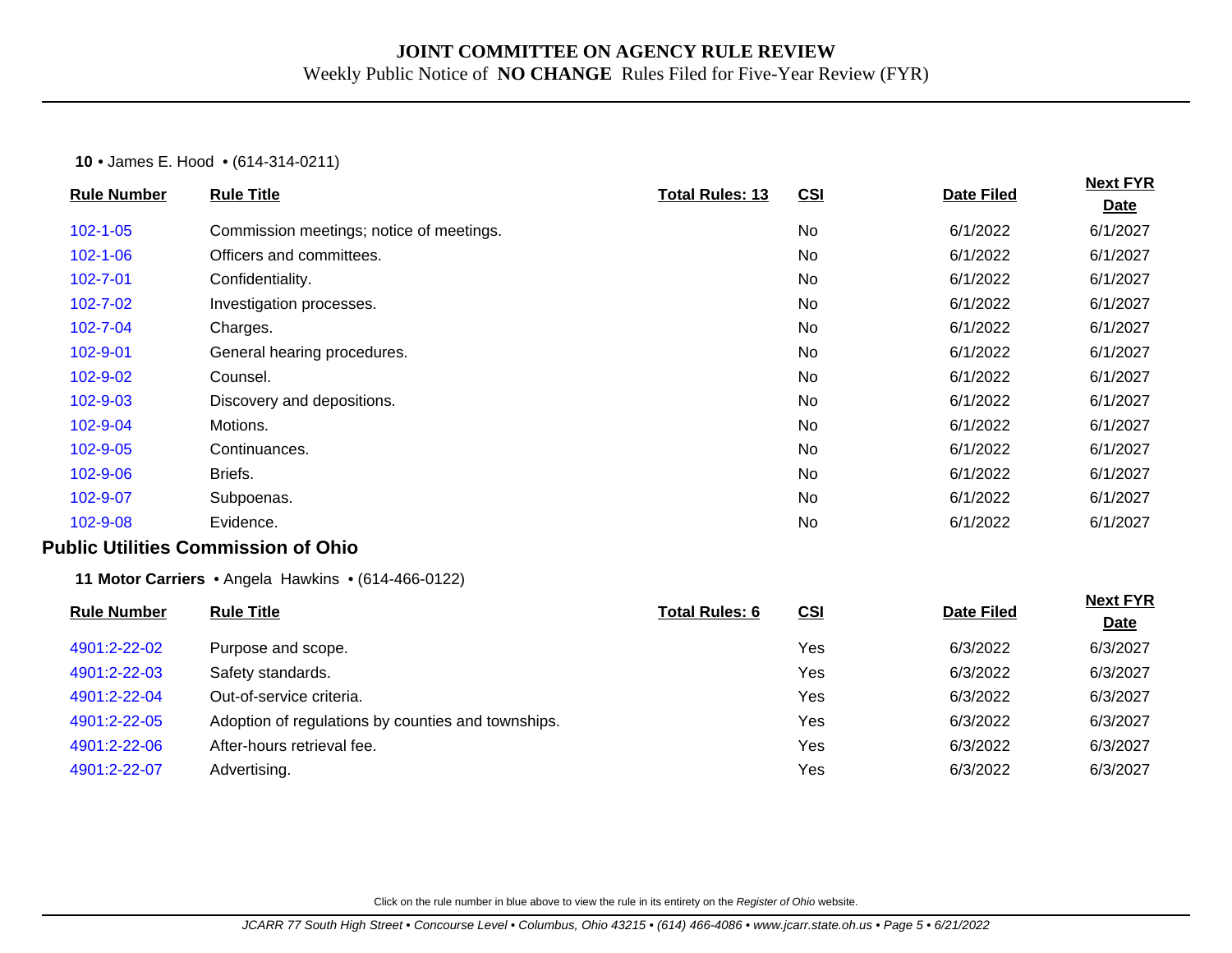## **Week 4 Public Notice 6/20/2022**

#### **Department of Health**

**12 Radiation Control** • Alicyn Carrel • (614-752-8451)

| <b>Rule Number</b> | <b>Rule Title</b>                                                     | <b>Total Rules: 25</b> | CSI | <b>Date Filed</b> | <b>Next FYR</b><br><b>Date</b> |
|--------------------|-----------------------------------------------------------------------|------------------------|-----|-------------------|--------------------------------|
| 3701:1-49-01       | Definitions.                                                          |                        | Yes | 5/24/2022         | 5/23/2027                      |
| 3701:1-49-02       | Purpose and scope.                                                    |                        | Yes | 5/24/2022         | 5/23/2027                      |
| 3701:1-49-03       | Application for a specific license for well logging.                  |                        | Yes | 5/24/2022         | 5/23/2027                      |
| 3701:1-49-04       | Agreement with well owner or operator.                                |                        | Yes | 5/24/2022         | 5/23/2027                      |
| 3701:1-49-05       | Labels, security, and transportation precautions.                     |                        | Yes | 5/24/2022         | 5/23/2027                      |
| 3701:1-49-06       | Radiation detection instruments.                                      |                        | Yes | 5/24/2022         | 5/23/2027                      |
| 3701:1-49-07       | Leak testing of sealed sources.                                       |                        | Yes | 5/24/2022         | 5/23/2027                      |
| 3701:1-49-08       | Physical inventory.                                                   |                        | Yes | 5/24/2022         | 5/23/2027                      |
| 3701:1-49-09       | Records of material use.                                              |                        | Yes | 5/24/2022         | 5/23/2027                      |
| 3701:1-49-10       | Design and performance criteria for sealed sources.                   |                        | Yes | 5/24/2022         | 5/23/2027                      |
| 3701:1-49-11       | Inspection, maintenance, and opening of a source or source<br>holder. |                        | Yes | 5/24/2022         | 5/23/2027                      |
| 3701:1-49-12       | Subsurface tracer studies.                                            |                        | Yes | 5/24/2022         | 5/23/2027                      |
| 3701:1-49-13       | Radioactive markers.                                                  |                        | Yes | 5/24/2022         | 5/23/2027                      |
| 3701:1-49-14       | Uranium sinker bars.                                                  |                        | Yes | 5/24/2022         | 5/23/2027                      |
| 3701:1-49-15       | Use of a sealed source in a well without a surface casing.            |                        | Yes | 5/24/2022         | 5/23/2027                      |
| 3701:1-49-16       | Energy compensation sources.                                          |                        | Yes | 5/24/2022         | 5/23/2027                      |
| 3701:1-49-17       | Tritium neutron generator target source.                              |                        | Yes | 5/24/2022         | 5/23/2027                      |
| 3701:1-49-18       | Training.                                                             |                        | Yes | 5/24/2022         | 5/23/2027                      |
| 3701:1-49-19       | Operating and emergency procedures.                                   |                        | Yes | 5/24/2022         | 5/23/2027                      |
| 3701:1-49-21       | Radiation surveys.                                                    |                        | Yes | 5/24/2022         | 5/23/2027                      |
| 3701:1-49-22       | Radioactive contamination control.                                    |                        | Yes | 5/24/2022         | 5/23/2027                      |
| 3701:1-49-23       | Security.                                                             |                        | Yes | 5/24/2022         | 5/23/2027                      |
| 3701:1-49-24       | Documents and records required at field stations.                     |                        | Yes | 5/24/2022         | 5/23/2027                      |
|                    |                                                                       |                        |     |                   |                                |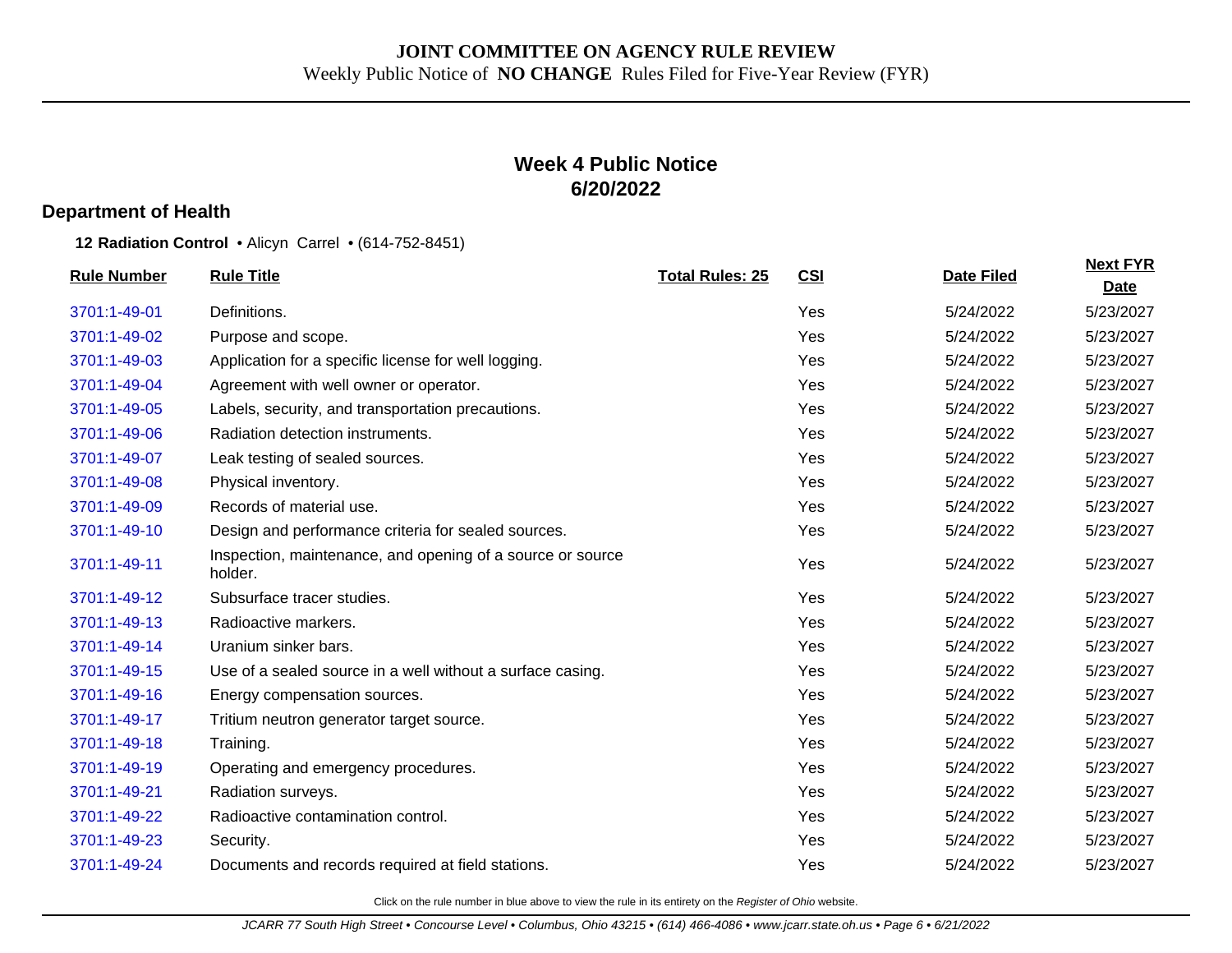| 3701:1-49-25       | Documents and records required at temporary job sites.                                           |                        | Yes        | 5/24/2022         | 5/23/2027                      |
|--------------------|--------------------------------------------------------------------------------------------------|------------------------|------------|-------------------|--------------------------------|
| 3701:1-49-26       | Notification of incidents and lost sources; abandonment<br>procedures for irretrievable sources. |                        | Yes        | 5/24/2022         | 5/23/2027                      |
|                    | <b>Public Utilities Commission of Ohio</b>                                                       |                        |            |                   |                                |
|                    | 13 Motor Carriers • Angela Hawkins • (614-466-0122)                                              |                        |            |                   |                                |
| <b>Rule Number</b> | <b>Rule Title</b>                                                                                | <b>Total Rules: 16</b> | <b>CSI</b> | <b>Date Filed</b> | <b>Next FYR</b><br><b>Date</b> |
| 4901:2-7-01        | Definitions.                                                                                     |                        | Yes        | 5/27/2022         | 5/27/2027                      |
| 4901:2-7-02        | Purpose and scope.                                                                               |                        | Yes        | 5/27/2022         | 5/27/2027                      |
| 4901:2-7-03        | Service.                                                                                         |                        | Yes        | 5/27/2022         | 5/27/2027                      |
| 4901:2-7-04        | Investigation and reports of violations.                                                         |                        | Yes        | 5/27/2022         | 5/27/2027                      |
| 4901:2-7-05        | Notice of apparent violation.                                                                    |                        | Yes        | 5/27/2022         | 5/27/2027                      |
| 4901:2-7-07        | Notice of intent to assess forfeiture.                                                           |                        | Yes        | 5/27/2022         | 5/27/2027                      |
| 4901:2-7-08        | Notice of intent to make compliance order.                                                       |                        | Yes        | 5/27/2022         | 5/27/2027                      |
| 4901:2-7-09        | Combined notices.                                                                                |                        | Yes        | 5/27/2022         | 5/27/2027                      |
| 4901:2-7-12        | Notice of preliminary determination.                                                             |                        | Yes        | 5/27/2022         | 5/27/2027                      |
| 4901:2-7-13        | Request for administrative hearing.                                                              |                        | Yes        | 5/27/2022         | 5/27/2027                      |
| 4901:2-7-14        | Default.                                                                                         |                        | Yes        | 5/27/2022         | 5/27/2027                      |
| 4901:2-7-15        | Extensions of time.                                                                              |                        | Yes        | 5/27/2022         | 5/27/2027                      |
| 4901:2-7-16        | Conduct of hearing.                                                                              |                        | Yes        | 5/27/2022         | 5/27/2027                      |
| 4901:2-7-20        | Burden of proof.                                                                                 |                        | Yes        | 5/27/2022         | 5/27/2027                      |
| 4901:2-7-21        | Remedy ordered.                                                                                  |                        | Yes        | 5/27/2022         | 5/27/2027                      |
| 4901:2-7-22        | Payment of forfeitures.                                                                          |                        | Yes        | 5/27/2022         | 5/27/2027                      |
|                    | 14 Motor Carriers . Angela Hawkins . (614-466-0122)                                              |                        |            |                   |                                |
| <b>Rule Number</b> | <b>Rule Title</b>                                                                                | <b>Total Rules: 13</b> | <b>CSI</b> | <b>Date Filed</b> | <b>Next FYR</b><br><b>Date</b> |
| 4901:2-19-01       | Definitions.                                                                                     |                        | Yes        | 5/27/2022         | 5/27/2027                      |
| 4901:2-19-02       | General provisions.                                                                              |                        | Yes        | 5/27/2022         | 5/27/2027                      |
| 4901:2-19-04       | Changes to tariffs.                                                                              |                        | Yes        | 5/27/2022         | 5/27/2027                      |
| 4901:2-19-05       | Rejection and suspension of tariffs.                                                             |                        | Yes        | 5/27/2022         | 5/27/2027                      |
|                    |                                                                                                  |                        |            |                   |                                |